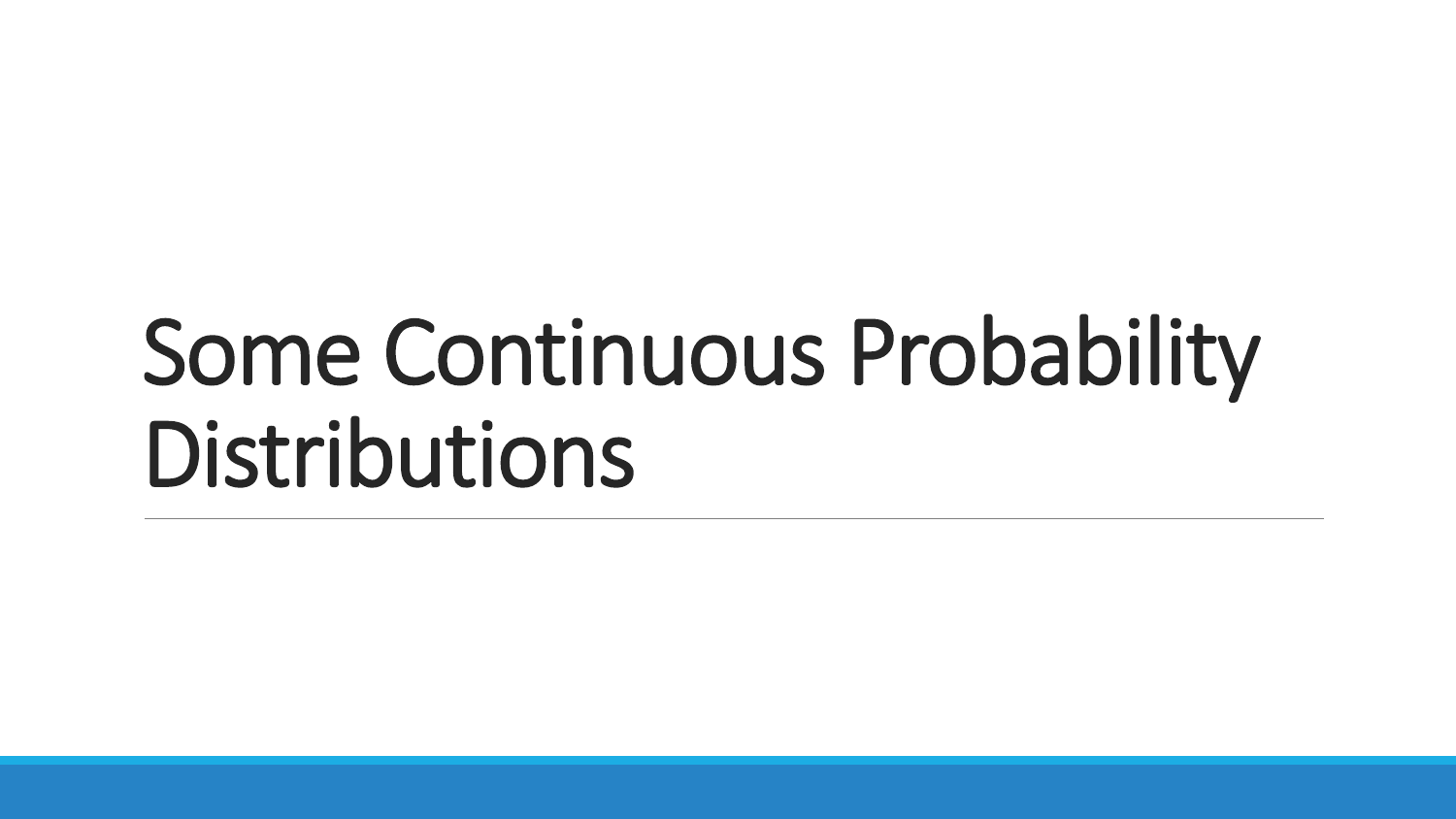### 6.1 Continuous Uniform Distribution

One of the simplest continuous distributions in all of statistics is the **continuous uniform distribution**. This distribution is characterized by a density function that is "flat," and thus the probability is uniform in a closed interval, say [*A, B*]. Although applications of the continuous uniform distribution are not as abundant as those for other distributions discussed in this chapter, it is appropriate for the novice to begin this introduction to continuous distributions with the uniform distribution.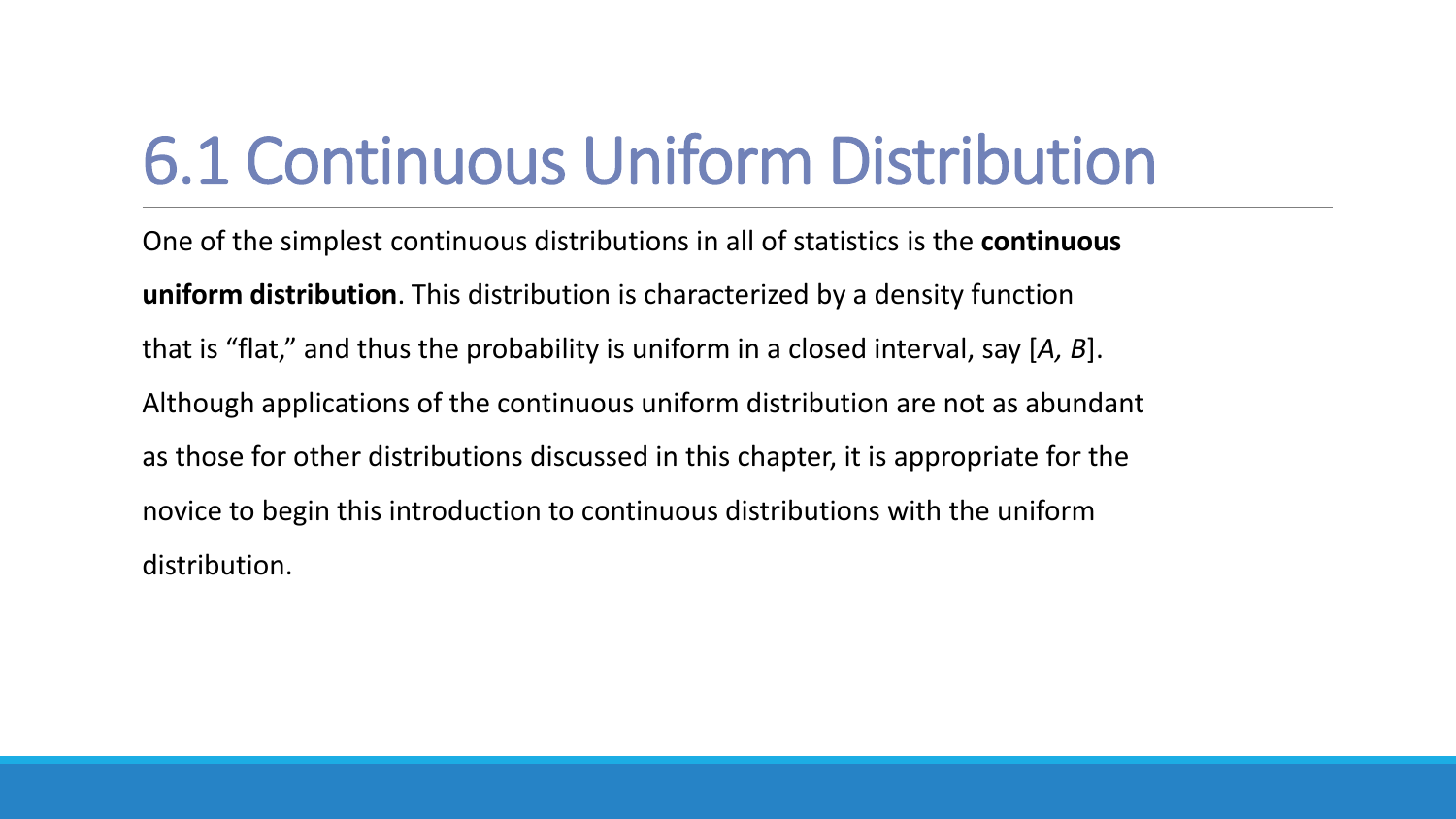#### Uniform Distribution:

### The density function of the continuous uniform random variable *X* on the interval [*A, B*] is



Figure 6.1: The density function for a random variable on the interval  $[1,3]$ .

The mean and variance of the uniform distribution are

$$
\mu = \frac{A+B}{2}, \quad \sigma^2 = \frac{(B-A)^2}{12}.
$$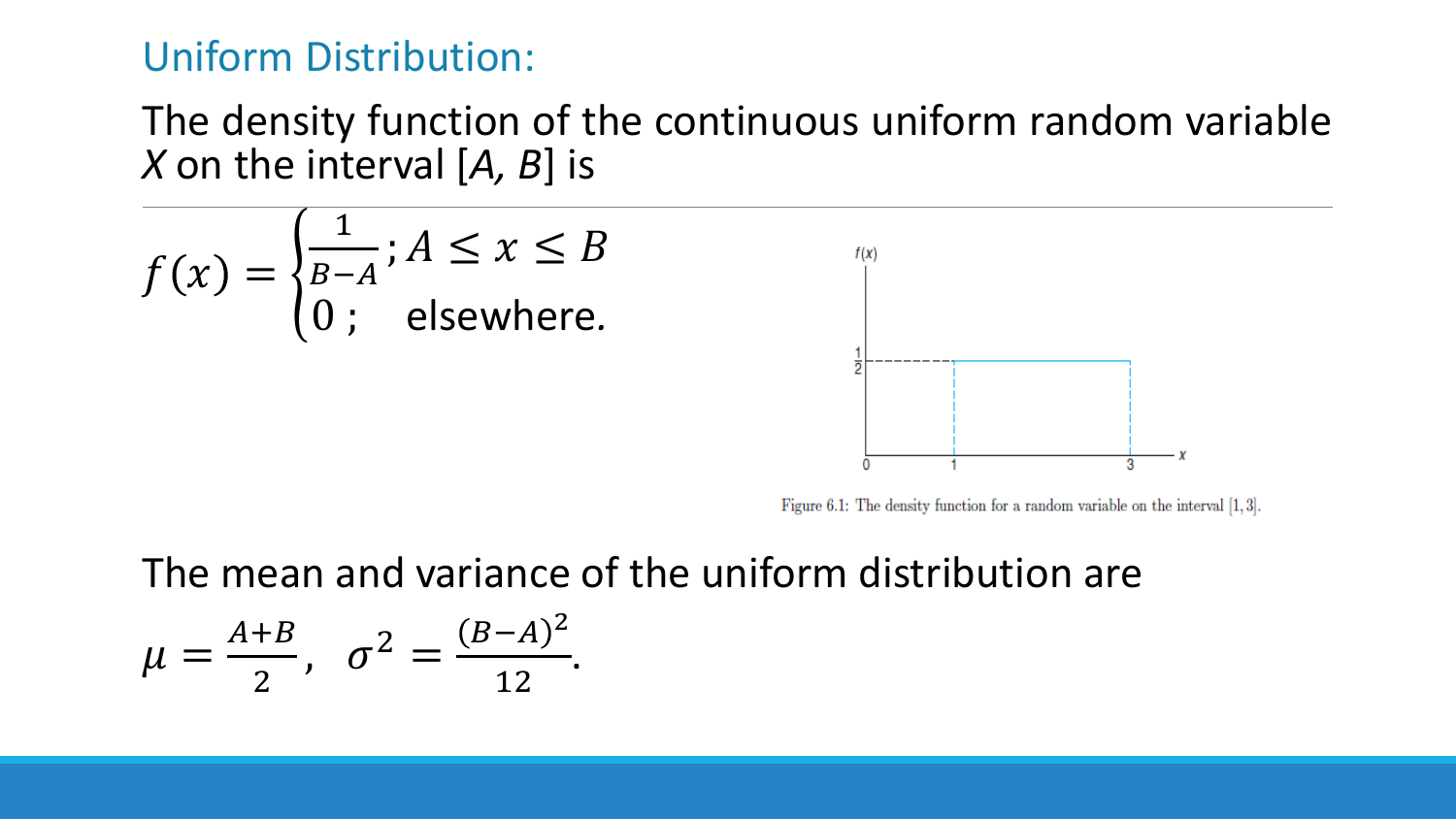### **Example 6.1:**

Suppose that a large conference room at a certain company can be reserved for no more than 4 hours. Both long and short conferences occur quite often. In fact, it can be assumed that the length *X* of a conference has a uniform distribution on the interval [0*,* 4].

(a) What is the probability density function?

(b) What is the probability that any given conference lasts at least 3 hours?

(c)What is the mean and the variance?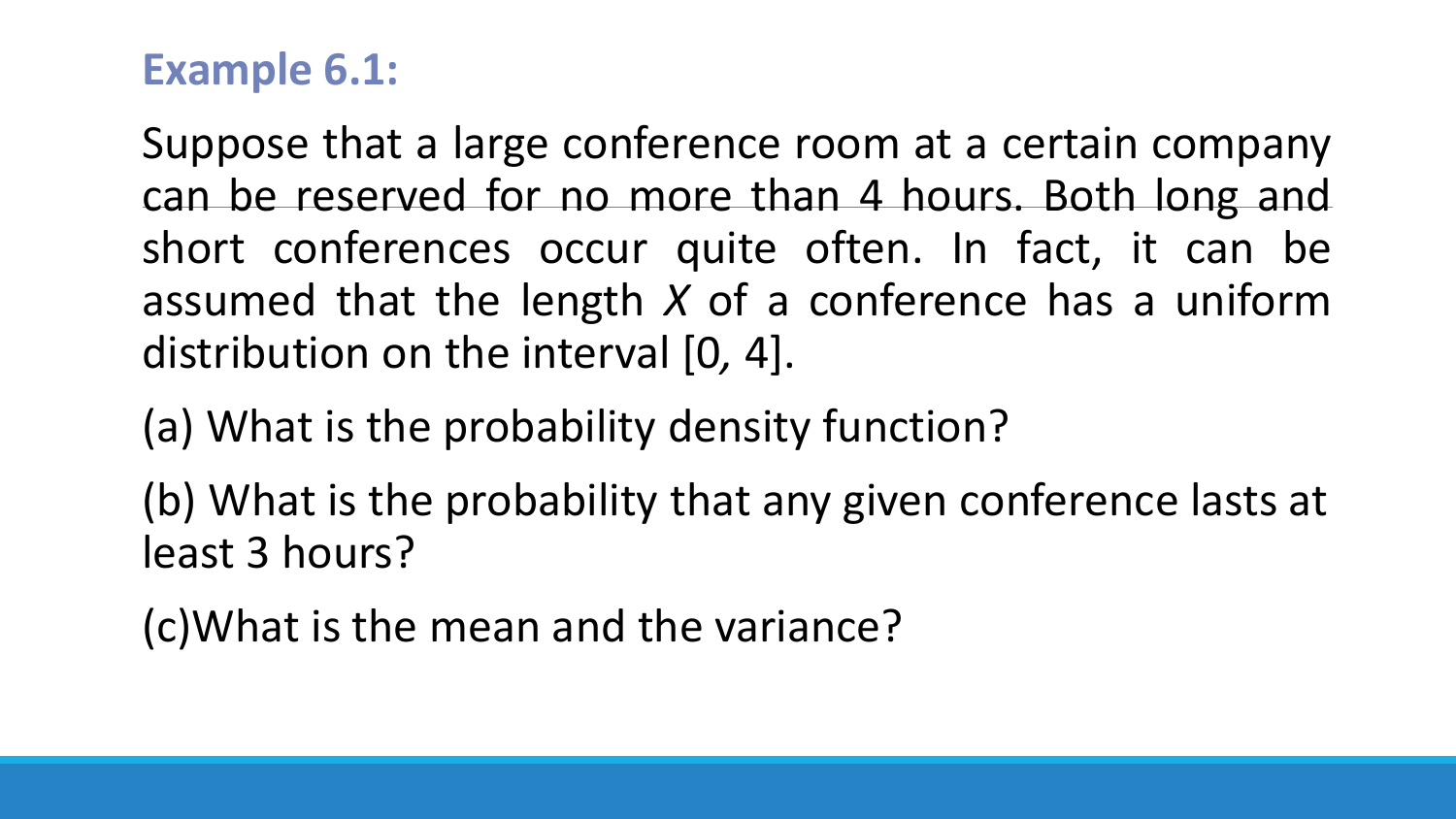### *Solution* **:**

(a) The appropriate density function for the uniformly distributed random variable *X* in this situation is

$$
f(x) = \begin{cases} \frac{1}{4}; 0 \le x \le 4\\ 0; \text{ elsewhere.} \end{cases}
$$
  
(b)  $P(X \ge 3) = \int_3^4 \frac{1}{4} dx = \frac{1}{4}$   
(c)  $\mu = \frac{4}{2} = 2, \sigma^2 = \frac{(4)^2}{12} = 1.3333$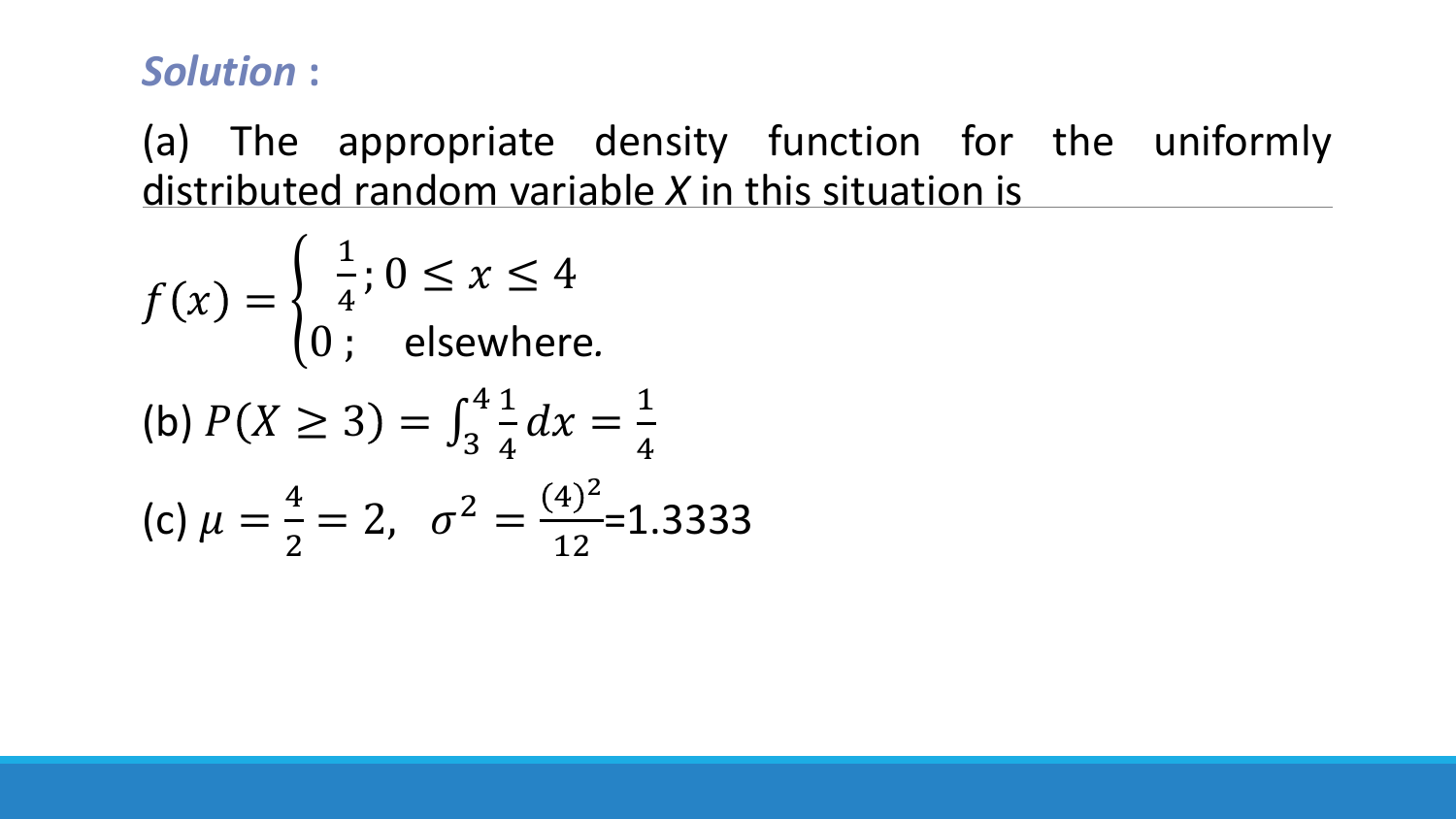## 6.6 Exponential Distribution

### Exponential Distribution:

The continuous random variable *X* has an **exponential distribution**, with parameter  $\beta$ , if its density function is given by

$$
f(x) = \begin{cases} \frac{1}{\beta} e^{\frac{-x}{\beta}}; x > 0\\ 0; \text{elsewhere.} \end{cases}
$$
  
where  $\beta > 0$ .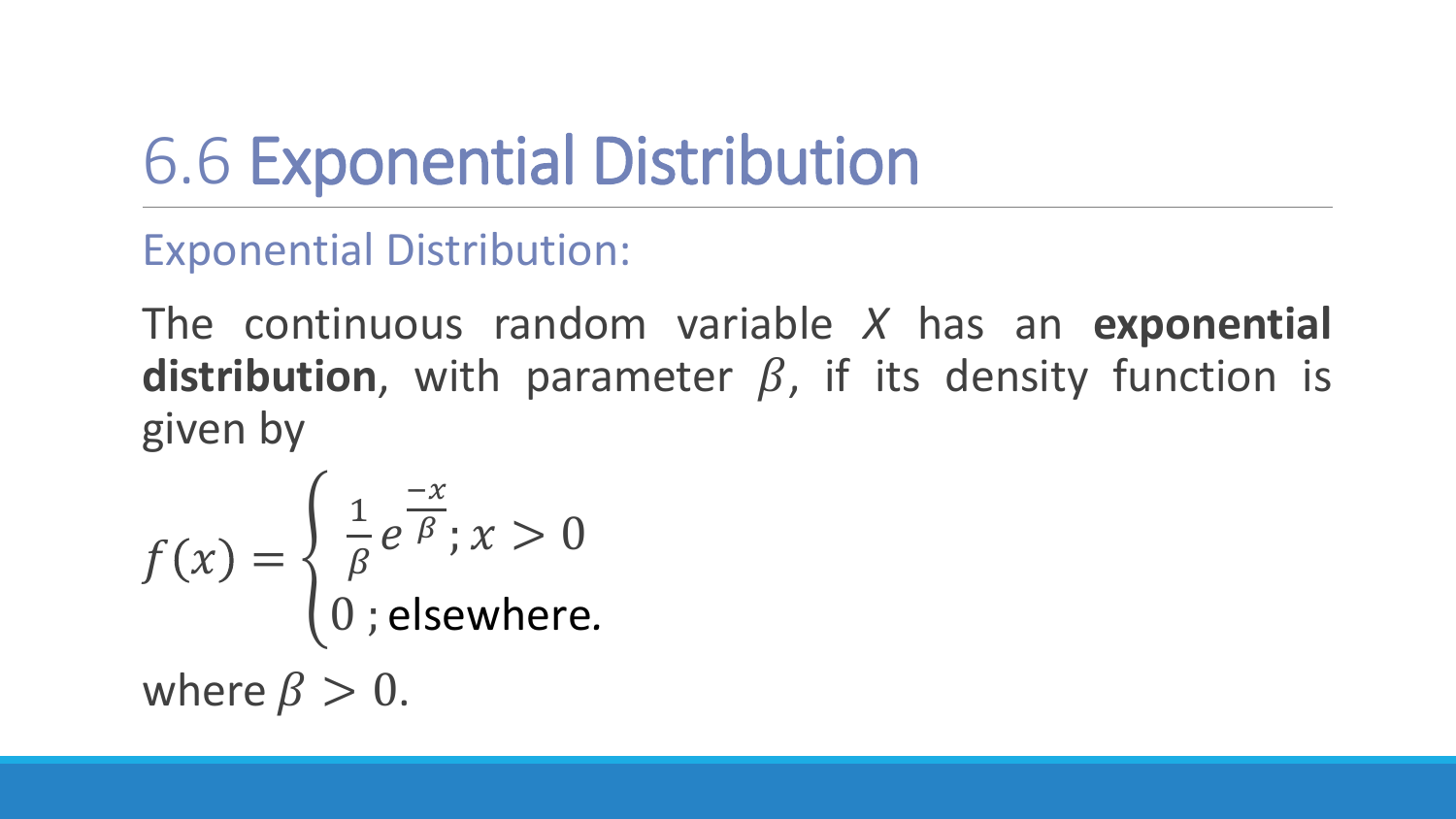### The mean and variance of the exponential distribution are  $\mu = \beta, \sigma^2 = \beta^2$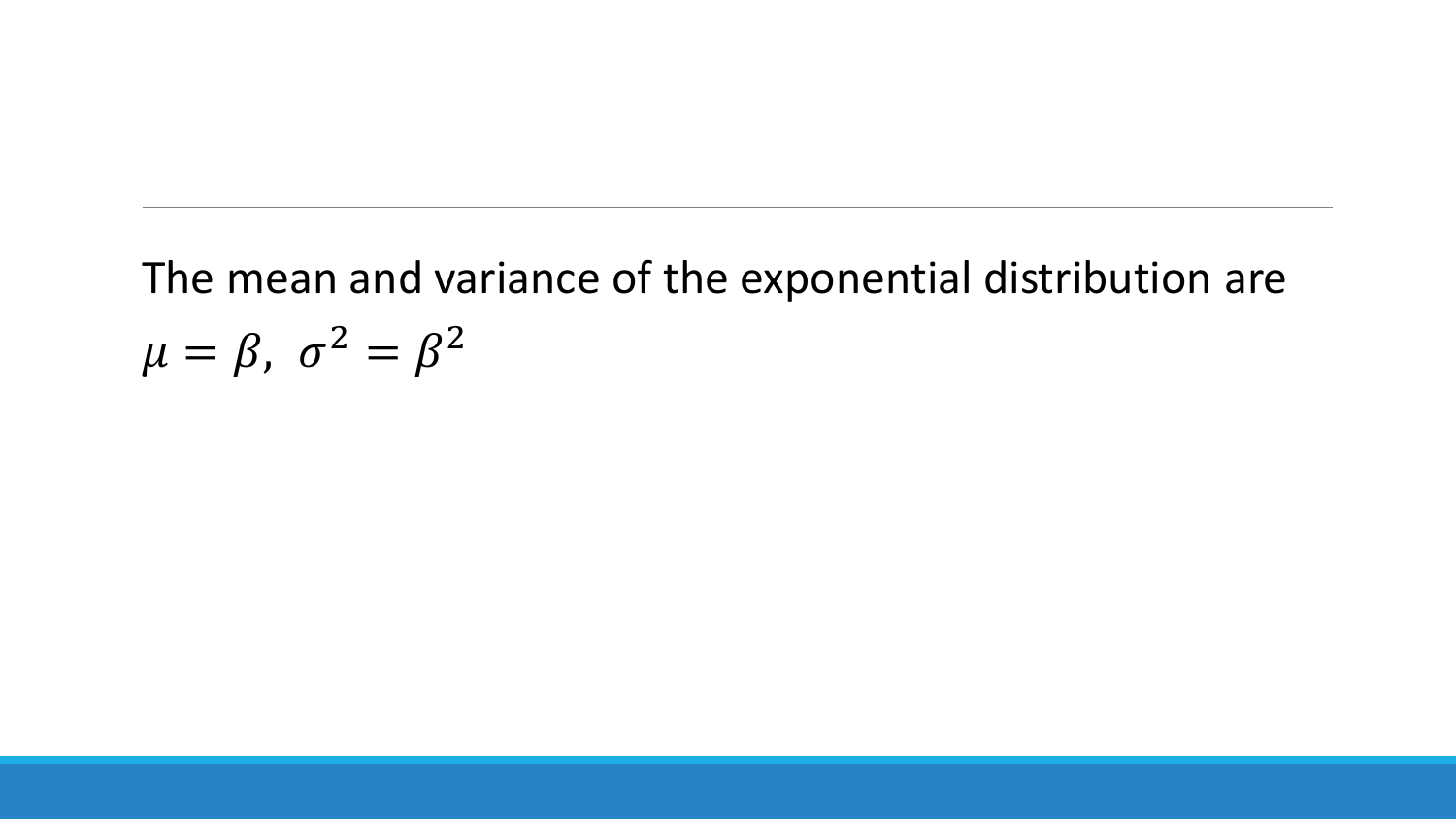### **Example 6.17:**

Suppose that a system contains a certain type of component whose time, in years, to failure is given by *T*. The random variable *T* is modeled nicely by the exponential distribution with mean time to failure  $\beta = 5$ . If 5 of these components are installed in different systems, what is the probability that component is still functioning after 8 years?

*Solution* **:** The probability that a given component is still functioning after 8 years is given by

$$
P(T > 8) = \frac{1}{5} \int_8^{\infty} e^{-t/5} dt = e^{-8/5} \approx 0.2
$$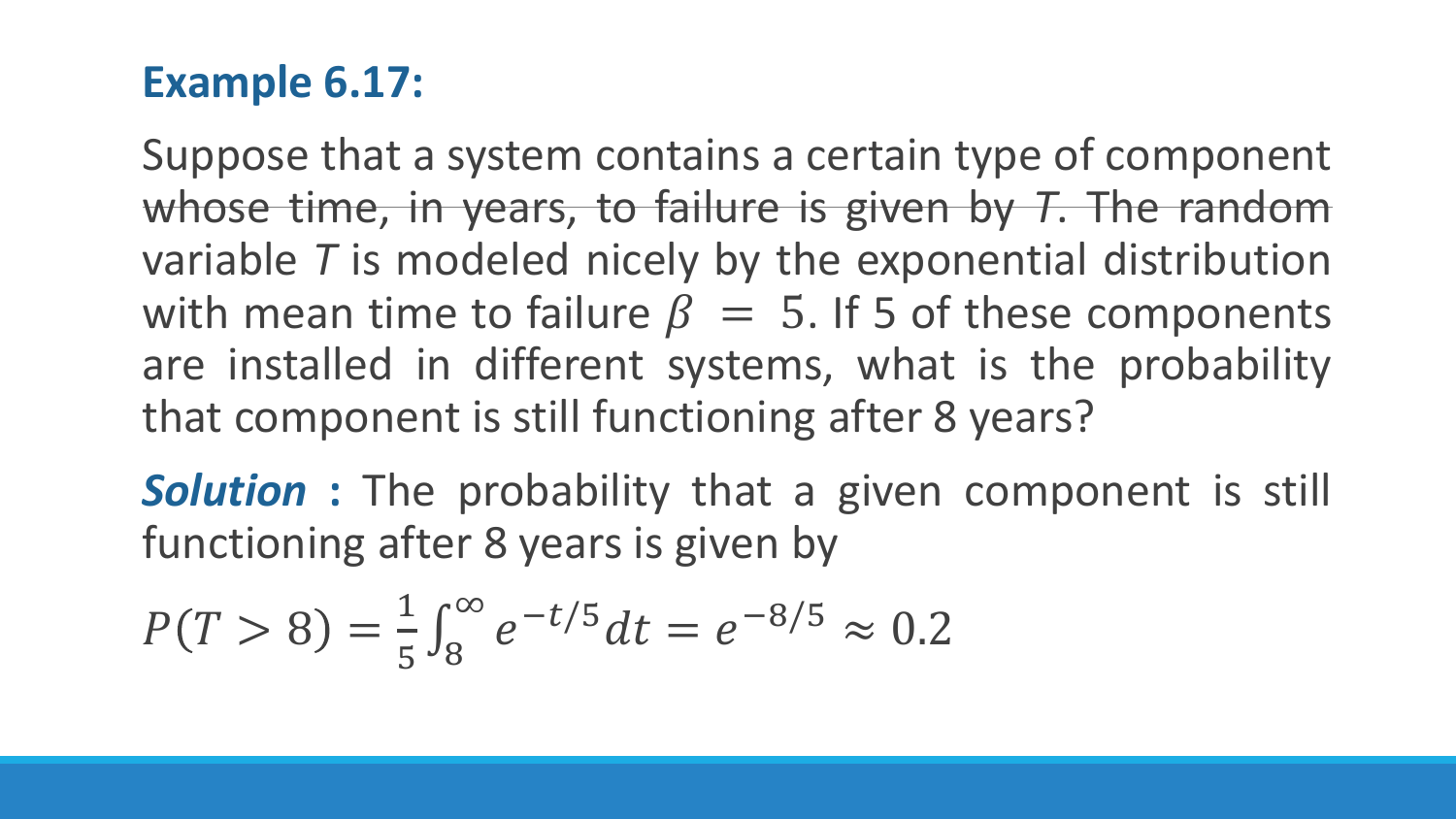#### **Example 6.21:**

Consider Exercise 3.31 on page 94. Based on extensive testing, it is determined that the time *Y* in years before a major repair is required for a certain washing machine is characterized by the density function

$$
f(y) = \begin{cases} \frac{1}{4}e^{\frac{-y}{4}} & ; y > 0\\ 0 & ; \text{elsewhere.} \end{cases}
$$

Note that *Y* is an exponential random variable with *μ* = 4 years. The machine is considered a bargain if it is unlikely to require a major repair before the sixth year.

What is the probability *P*(*Y >*6)?

What is the probability that a major repair is required in the first year?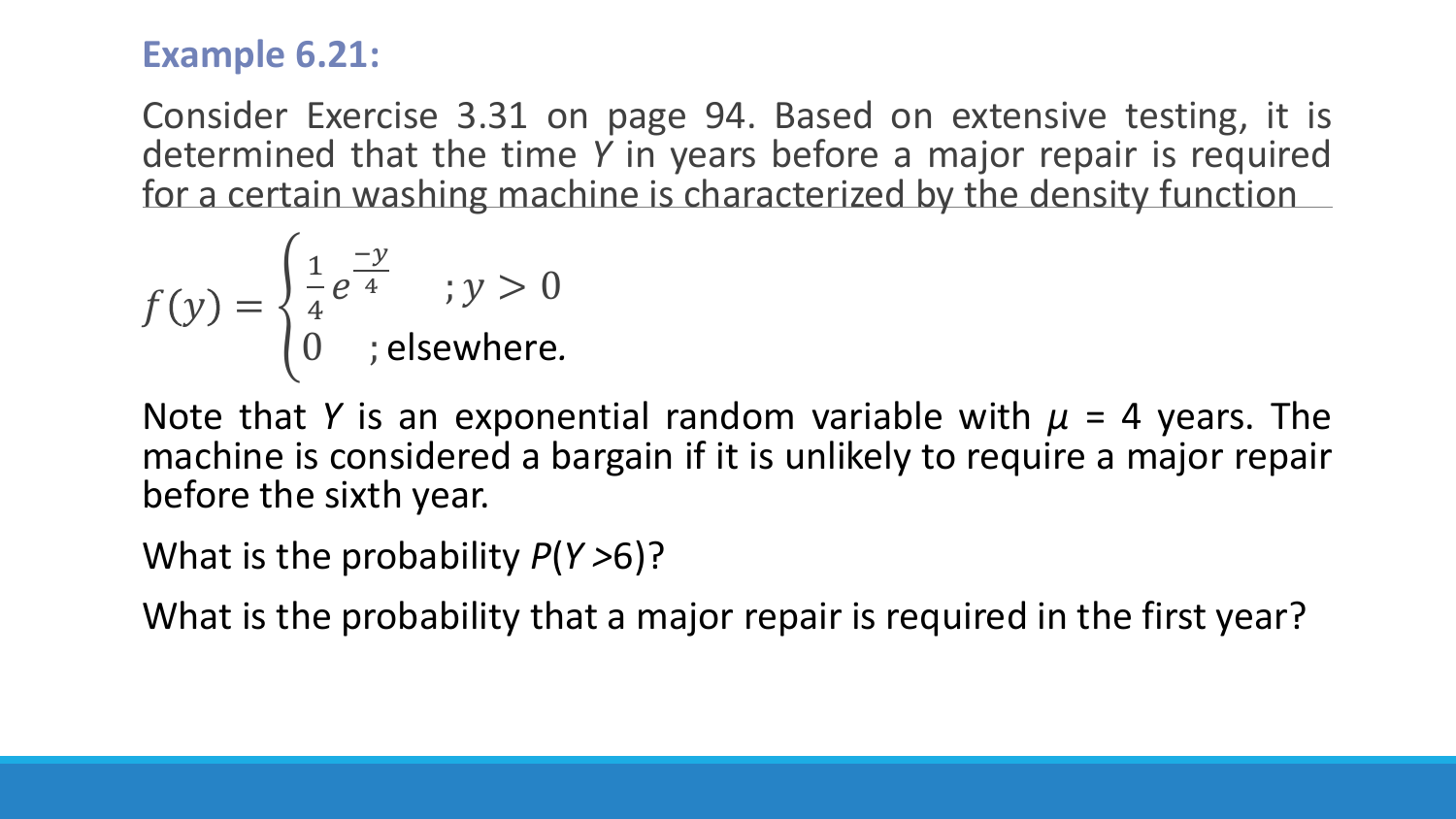*Solution* **:** Consider the cumulative distribution function *F*(*y*) for the exponential distribution,

$$
F(y) = \frac{1}{\beta} \int_0^y e^{\frac{-t}{\beta}} dt = 1 - e^{\frac{-y}{\beta}}
$$

Then

$$
P(y > 6) = 1 - F(6) = e^{-\frac{3}{2}} = 0.223
$$

Thus, the probability that the washing machine will require major repair after year six is 0.223. Of course, it will require repair before year six with probability 0.777.